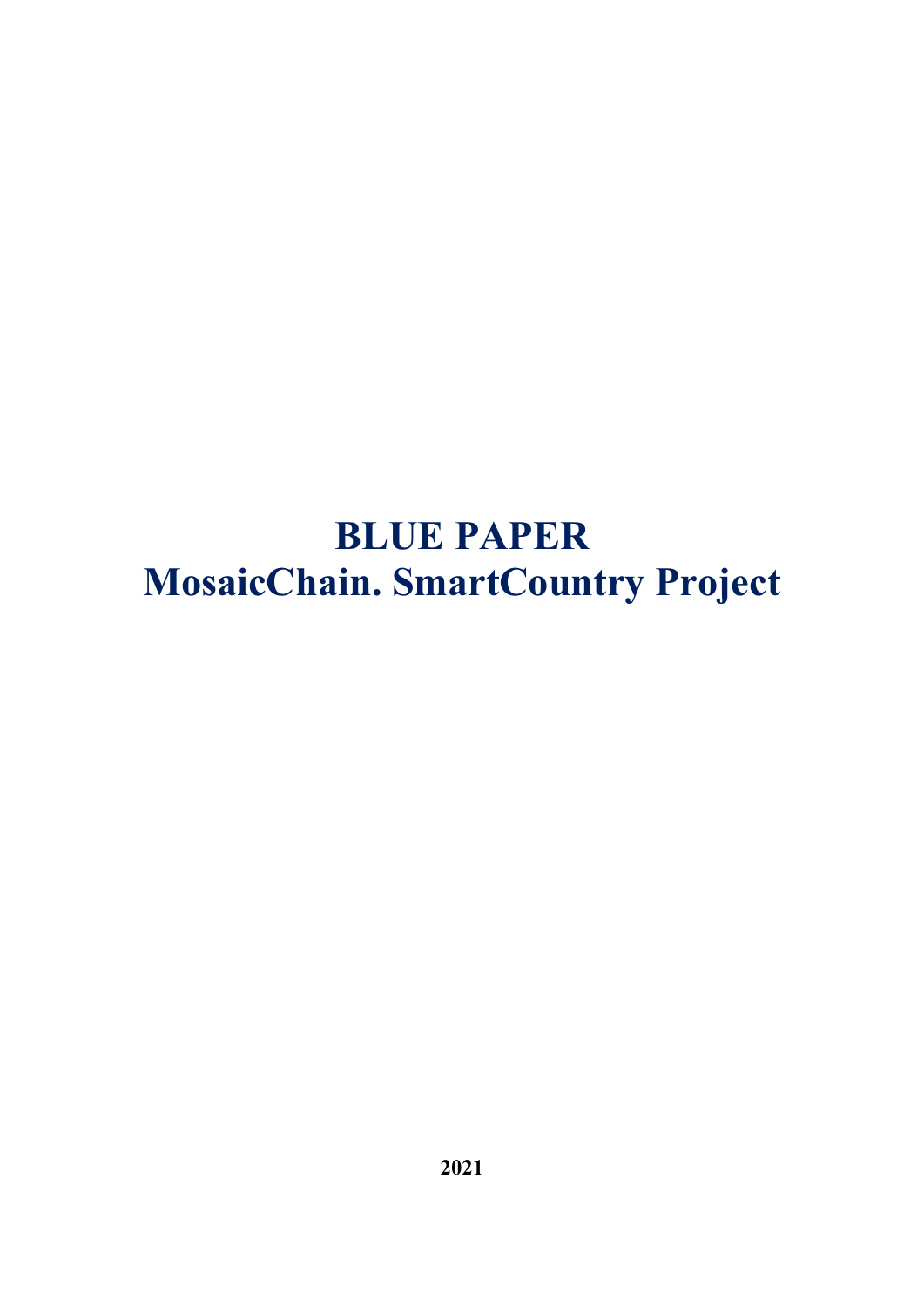# **Contents**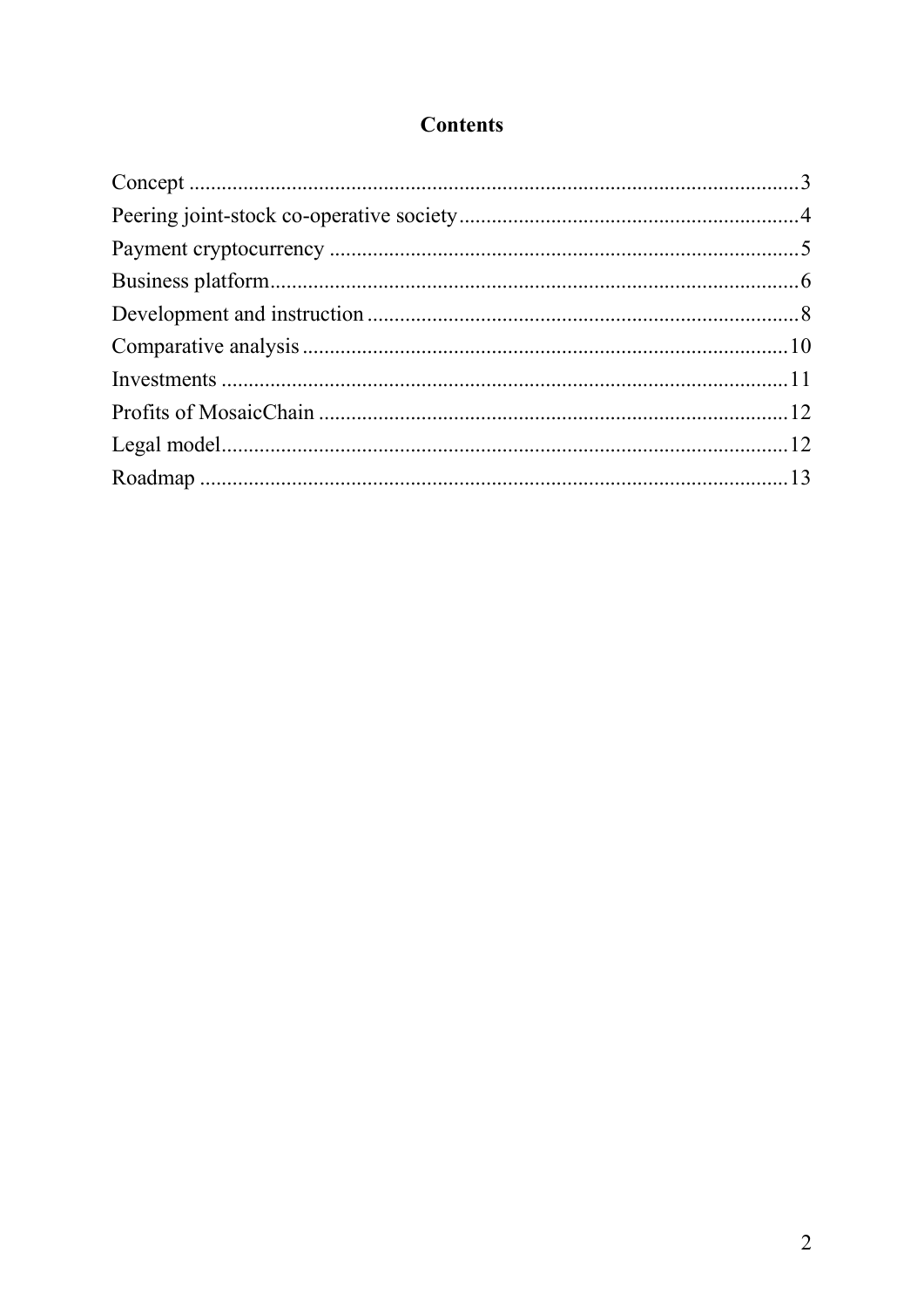# **Concept**

<span id="page-2-0"></span>*MosaicChain is a project of digitalizing public relations on the basis of the blockchain technology and artificial intelligence under the jurisdiction of a modern UN member state.*

The level of development of new technologies is in advance of that of social processes, with some of these processes already starting to lag behind societal requirements. Today people could be settling the majority of their problems with the help of a mobile or computer provided they had access to the Internet. Actually they do perform in this way in many areas of life – by far not everywhere though. Besides, many computer-aided processes are still inconvenient in use. While simplifying some process elements, automation often complicates others and brings about new ones. The existence of a large number of systems unable to integrate into each other satisfies just part of societal requirements.

Digital transformation differs from automation in that it does not only transform processes into online-regime, but also modernizes them and opens pathways for making them far more convenient.

In order for digital transformation to be successful and yield workable results it needs to be simultaneously carried out in several spheres in a coordinated fashion. Excessive regulation in such spheres as public administration, financing, MSM, charity, etc. may be said to be the major obstacle to qualitative digital transformation. Before the technological breakthrough of the 2010s such excessiveness in regulation was atoned for by the necessity to protect citizens' rights. With new technologies in place legislative rules may be well replaced with software algorithms. The MosaicChain project is aimed to settle the task.

Under the above project, a wholly digitalized jurisdiction in one separately taken small state will be established aiming to enhance computeraided processes, accelerate vital processes around the globe, simultaneously reducing their cost, creating a universal jurisdiction, raising the level of involvement of people all over the world in political management, simplifying business registration and business management procedures, attracting investments, and sponsoring social, cultural, and ecological projects.

A virtual state will be endowed with all the attributes of a real state, viz., citizenship, registration, currency, private property, inheritance, entrepreneurship, investment environment, voting, charity, cultural, ecological and public activities, and social protection measures. Such virtual state will be based on share ownership, with every citizen being a shareholder. Thus, conditions will be created to subsequently implement the idea of guaranteed income. The project is intended to be carried out under the jurisdiction of an existing UN member state.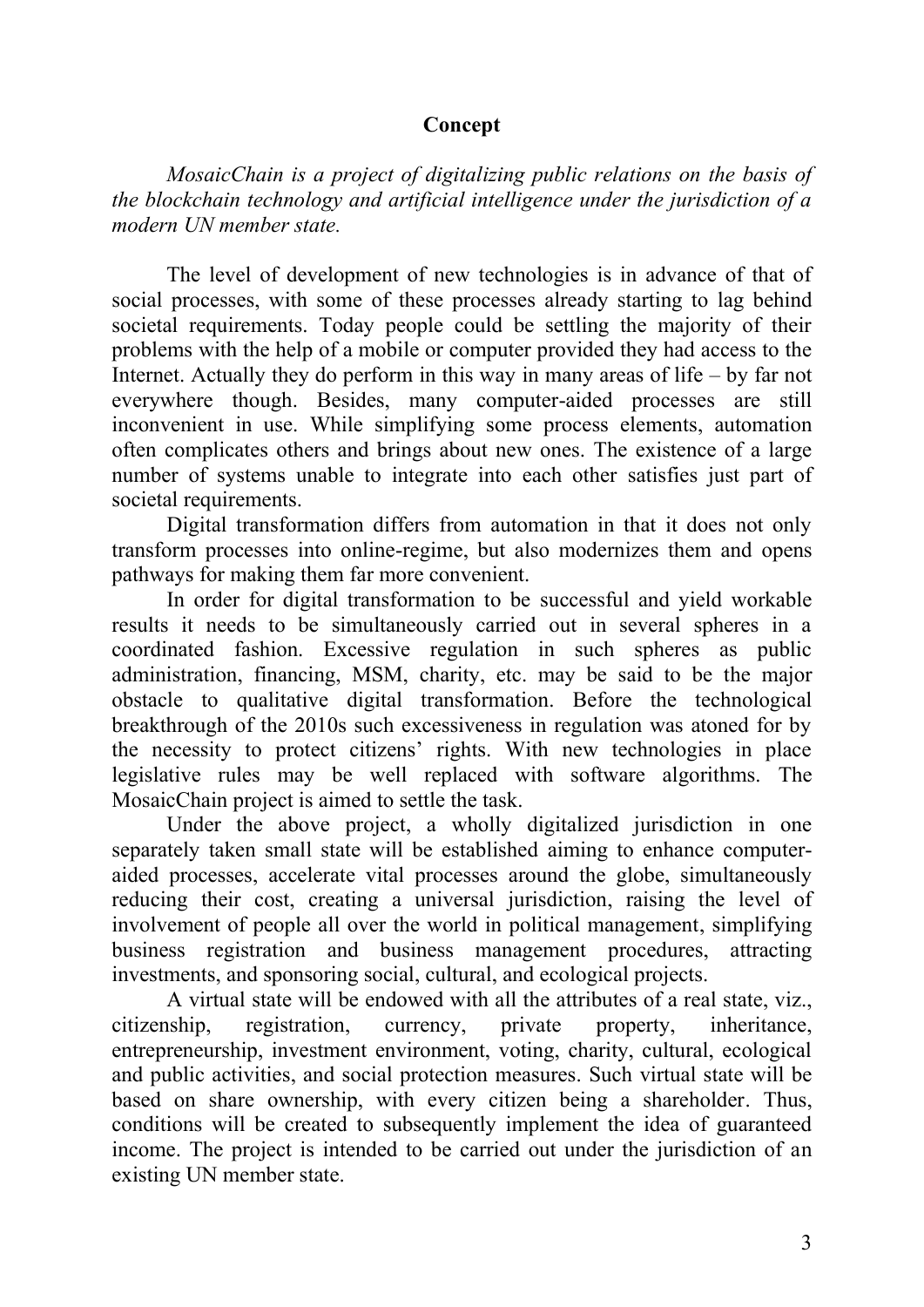The functioning of a virtual state will be based on a digital mosaic, that rests on the blockchain technology and artificial intelligence due to which features automation of all processes, transparency and openness, information security, sustainability and scalability will be insured.

The legal requirements are as follows:

- Conclusion of an agreement with a UN member state, and
- Creation of a digital mosaic system allowing to exercise all kinds of relations, involving citizens, commercial organizations, non-commercial entities and a national government.

Formally, a digital jurisdiction will resemble a mosaic system, embedding interconnected blockchain platforms, intended to answer the basic social needs. A nation's physical territory will serve as grounds for international recognition, as a kind of nominal legal address. There is a strong belief that the national government will be much interested in launching the MosaicChain project, as it is national citizens that will be the first to benefit from the project launch.

Structurally, MosaicChain will consist of the following units:

- User's personal account (the same for all platforms)
- One-stop solution
- Voting platform
- Business platform
- Development platform (social, charitable, cultural and ecological issues)
- Instruction platform, and
- Other platforms, depending on the national development strategy. The following digital tokens will be in circulation on MosaicChain:
- Personal token share
- Payment cryptocurrency
- Tokens of companies
- Tokens of social, charitable, cultural, ecological and educational projects, and
- Token of the service company (Skeincoin)

Each token will be rooted in a Ricardian smart-contract, i.e., a smartcontract, functioning as a written document and a code. In such a format it may be both machine- and user-readable. The above format will provide all the parties to a smart-contract with double protection.

# **Peering joint-stock co-operative society**

<span id="page-3-0"></span>MosaicChain will be a peering joint-stock co-operative society (hereinafter referred to as "PJSCS"). Each of its participants (a digital citizen) will possess an ownership in PJSCS, confirmed by a personal token share. On the one hand, the personal token share is analogous to a passport, as it contains all personal data of its owner, and makes it possible for the owner to create a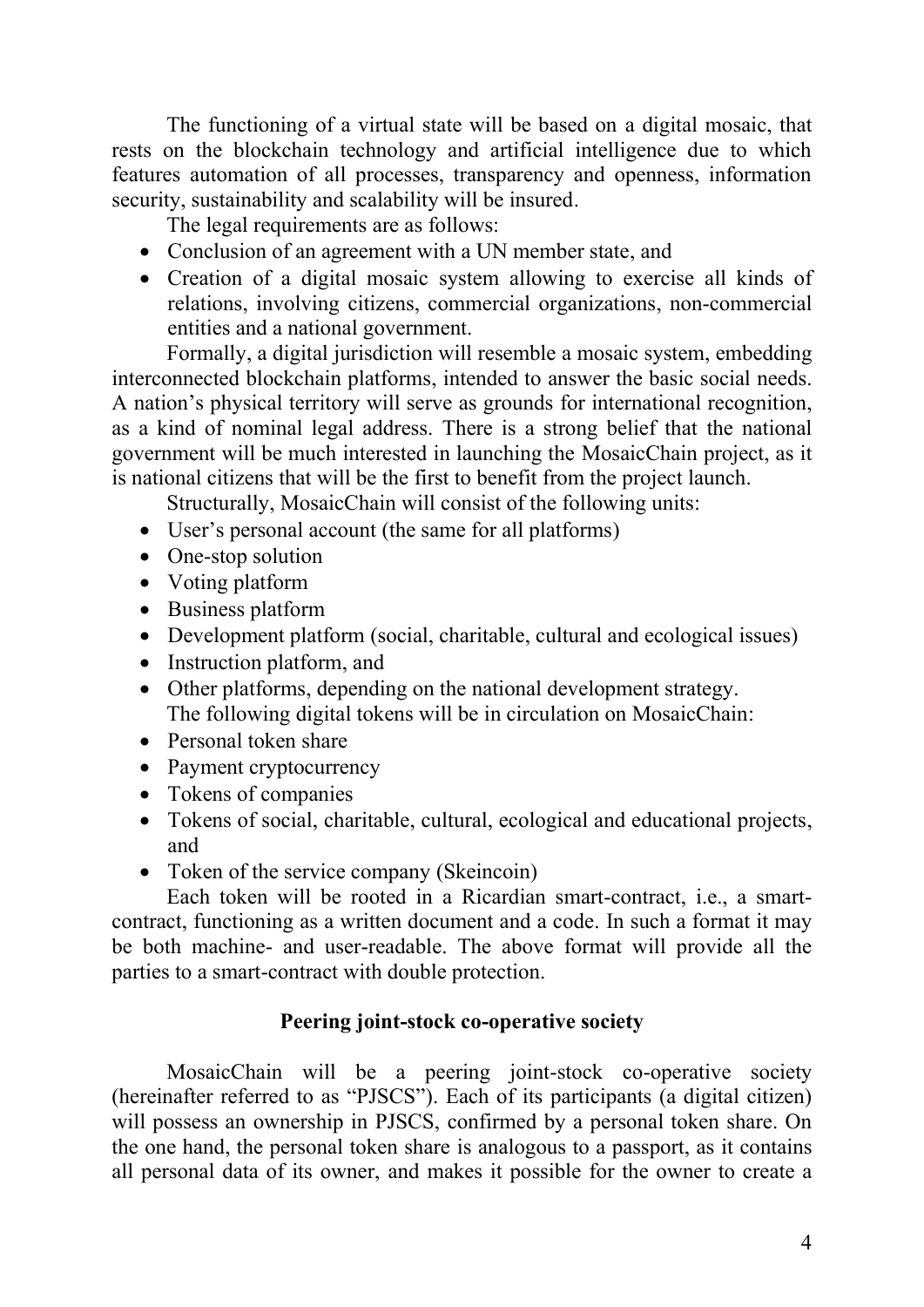personal account on MosaicChain, to receive governmental services and to participate in administrative procedures. On the other hand, the personal token share guarantees receipt of dividends from MosaicChain's profits, and that makes it similar to a security. A personal token share provides a participant a possibility to take part in voting on any issue (crowdreferenda) and sign documents.

User's personal account will serve as a visualized presentation of the personal token share. The number of personal token shares will correspond to the number of people living on the planet. Aiming to lay a universal decentralized foundation of a new social paradigm, digital jurisdiction will reach out to all inhabitants of the planet.

Digital citizenship will be acquired through purchasing a personal token share. This however will not be applicable with regard to nationals, founders, project team members and investors who will get such citizenship automatically and gratuitously after MosaicChain comes into existence. The process of token share price formation will be described further. All non-distributed tokens will be allocated to a special fund promoting MosaicChain in the global market (hereinafter referred to as "the Promotion Fund") that will derive profits from such tokens and will further channel them into MosaicChain's marketing promotion campaigns. The above model is logically justified, since the larger the number of digital citizens will be, the less marketing activities will be required to be carried out. Children born of two digital parents will not have to purchase personal token shares as they will be admitted to citizenship on a gratuitous basis.

Additionally, the status of a digital resident, which will be a truncated status acquired at capitalized value, may be applied for. Digital residents will be empowered to register companies on the business platform and to draw profits from them; however, they will not be entitled to collect MosaicChain dividends and to participate in voting as well as in sociable, charitable, cultural, ecological, and educational projects.

Digital jurisdiction will be based on a document known as the Blue Book, which is actually a Ricardian smart-contract, regulating the fundamental rules of a newly-created state. When purchasing a token share, a digital citizen is to confirm that they have familiarized themselves with the rules and have accepted them. This done, the said digital citizen becomes a party to the above contract. They may introduce alterations in the Blue Book by way of voting; however, the Blue Book's fundamental articles specifically marked will remain intact.

## **Payment cryptocurrency**

<span id="page-4-0"></span>Payment cryptocurrency will be used either within the MosaicChain system or outside it to effect settlement with counteragents willing to accept it onto their electronic purses. The exchange rate of payment cryptocurrency will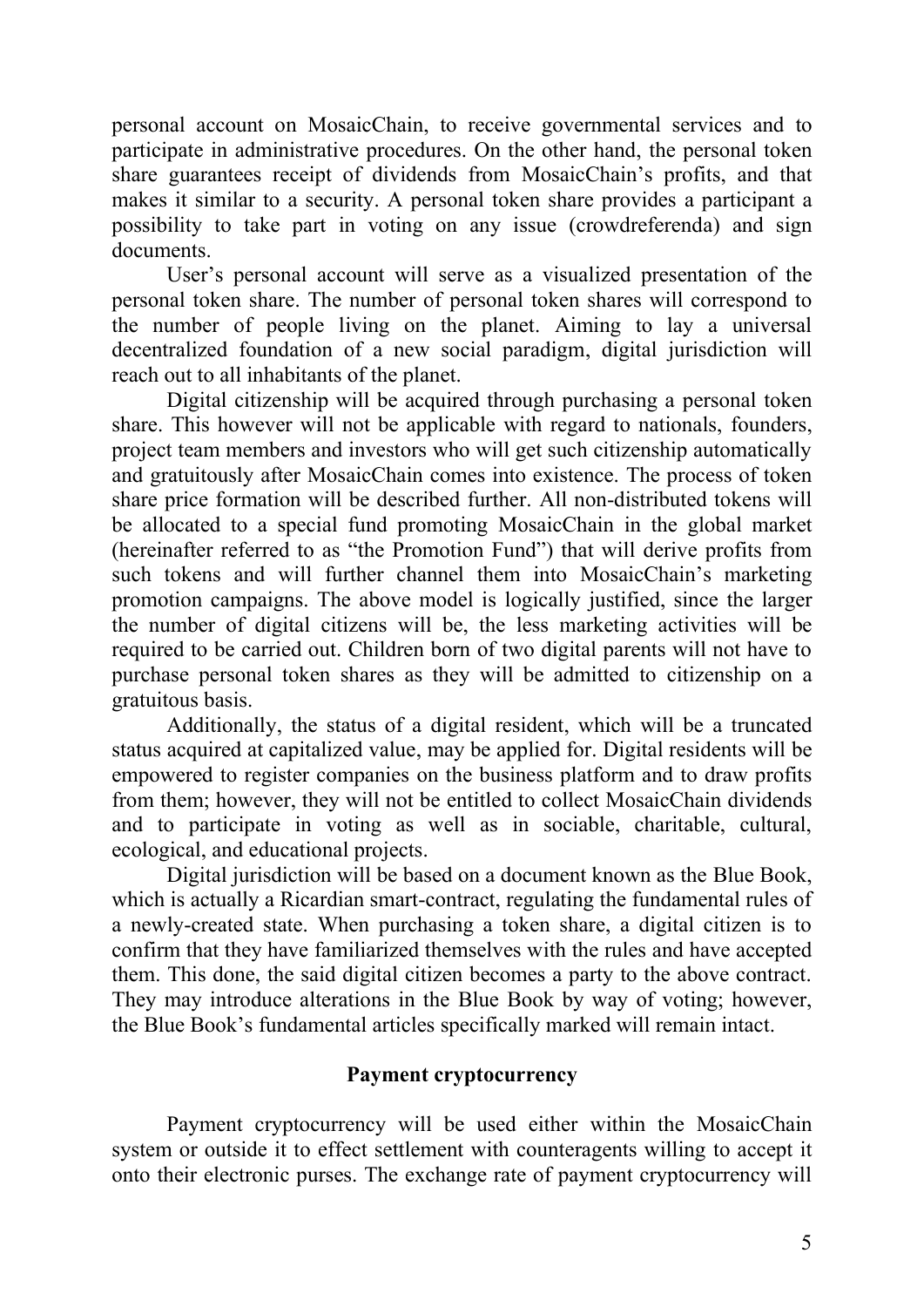be established depending on MosaicChain's capitalization and the number of users. A credit platform is planned to be created on MosaicChain later, which will allow digital citizens and digital companies to grant P2P (*peer-to-peer*) credits in payment cryptocurrency to MosaicChain's citizens and residents as well as to any other person concerned. Payment cryptocurrency will be emitted by way of mining, with the first emission of it to be distributed among founders, project team members and investors. It is quite possible to emit several types of currency, if necessary, on MosaicChain.

## **Business platform**

<span id="page-5-0"></span>A digital jurisdiction will be deemed to prosper due to a universal business platform, which, based on the blockchain technology and artificial intelligence, will do the following without involving a single person:

- Registering a legal person
- Issuing and placing a legal person's tokens on the internal stock exchange (attracting investments), and
- Carrying out support activities, such as: bookkeeping, making payments, doing legal work, registering employees, concluding agreements, distributing dividends, paying salaries and carrying out management accounting. It is worth mentioning that with reference to the above processes it will not be enough to simply say that they will be automated. The point is, all of them will be robotized – none of the processes in question will require human resource involvement as all the functions will be performed by appropriate software.

Apart from creating conditions for establishing trust between an investor and a project initiator, the business platform will also make it possible to do without often heavily bureaucratized accompanying processes (such as bookkeeping, taxes, personnel, planning, legal issues, etc.) which frequently distract entrepreneurs form their major task – making a product. Instead, producers are forced to dive into the niceties of each and every wording, and to slow down deals and decision-making processes. Sometimes redundant red tape prevents would-be dealers from doing business at all.

A complicated character of business support activities might have possibly arisen from the necessity to ensure highly transparent commercial relations, embracing business owners, counteragents, investors, employees, and governmental bodies. However, already now currently employed complicated procedures can be well replaced with simplified ones, involving technological solutions.

Besides boosting entrepreneurship, the business platform will attract a certain number of foreign investments. Moreover, the digitalized business platform will make it possible for foreign citizens and companies to place their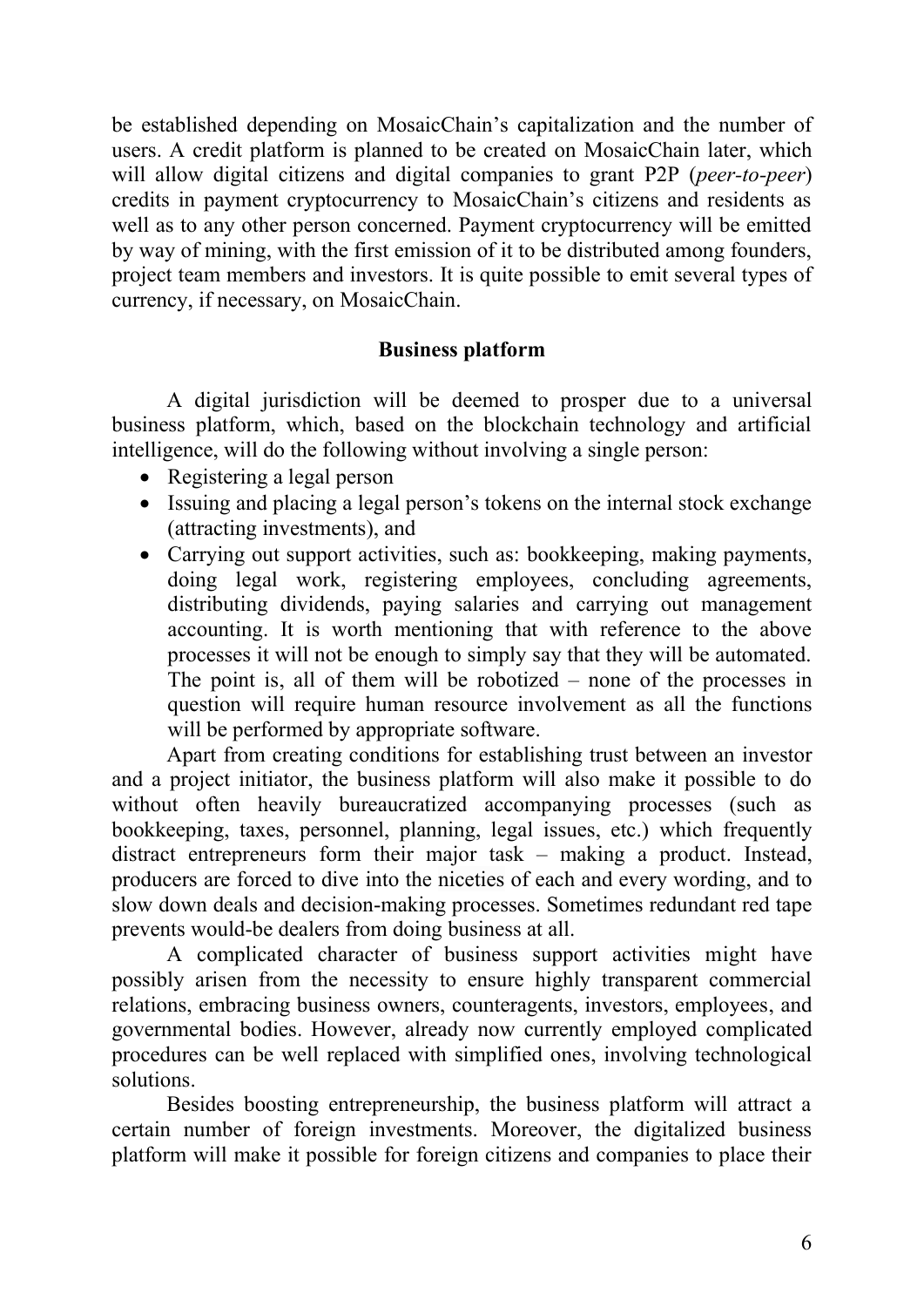projects within a digital jurisdiction in order to ease the problems of financing / additionally financing those projects of theirs.

All companies listed on the business platform will be tokenized which means that tokenized stock will be distributed among them proportionally to the number of token shares. A company may be founded by digital citizens and digital residents, while any inhabitant of this planet may become an investor. When there is a considerable amount of business entities on the business platform, functioning in different spheres, a functional allowing for holding tenders and setting up a stock exchange may be installed in the business platform. Within the framework of the business platform MosaicChain participants will conclude agreements, handle transactions and offsets, conduct auctions and exchange useful information (crowdsourcing). On the crowdsourcing subplatform there will be organized discussions of projects and other issues, related to the functioning of the business platform. Crowdsourcing will provide a forum for exchanging valuable information, among other things, at the cost of a project share, thus leading to a better functioning of separate businesses as well as of the business platform as a whole.

Given that sufficient legal basis is available, all companies doing business within the existing system, will be gradually transferred onto MosaicChain's business platform.

The business platform will provide MosaicChain with profits equaling commission amounts, charged by the business platform on the turnover of listed companies' funds, plus sums collected on the investment platform.

In addition, MosaicChain will initiate its own projects on the business platform, purposed to create its own infrastructure. These will include insurance projects (in the sphere of medicine, transportation, and property), a digital agrarian co-operative society, and goods and services delivery applications. All this will be aimed at expediting the process of digital transformation and creating additional income items for MosaicChain.

Integrated artificial intelligence will provide all necessary services required to create legal entities, among them being as follows: making up a standard charter, registering a legal entity, and developing a business plan. While creating the above documents, users' answers to the questions posted on the business platform will be taken into consideration. When setting up a new business, the business platform will offer a registered user to choose a line of business, or to undergo training in acquiring necessary skills, or to get advice from other users. Afterwards, artificial intelligence will assist a user in wrapping up their project and in completing state registration of their company. The whole set of documents of association will constitute a smart-contract between founders and investors (in case there are such). Physical persons, users of the business platform, will be able to register new companies alongside with accrediting the existing ones. Digital jurisdiction will allow for registering on the business platform those companies that are already registered within the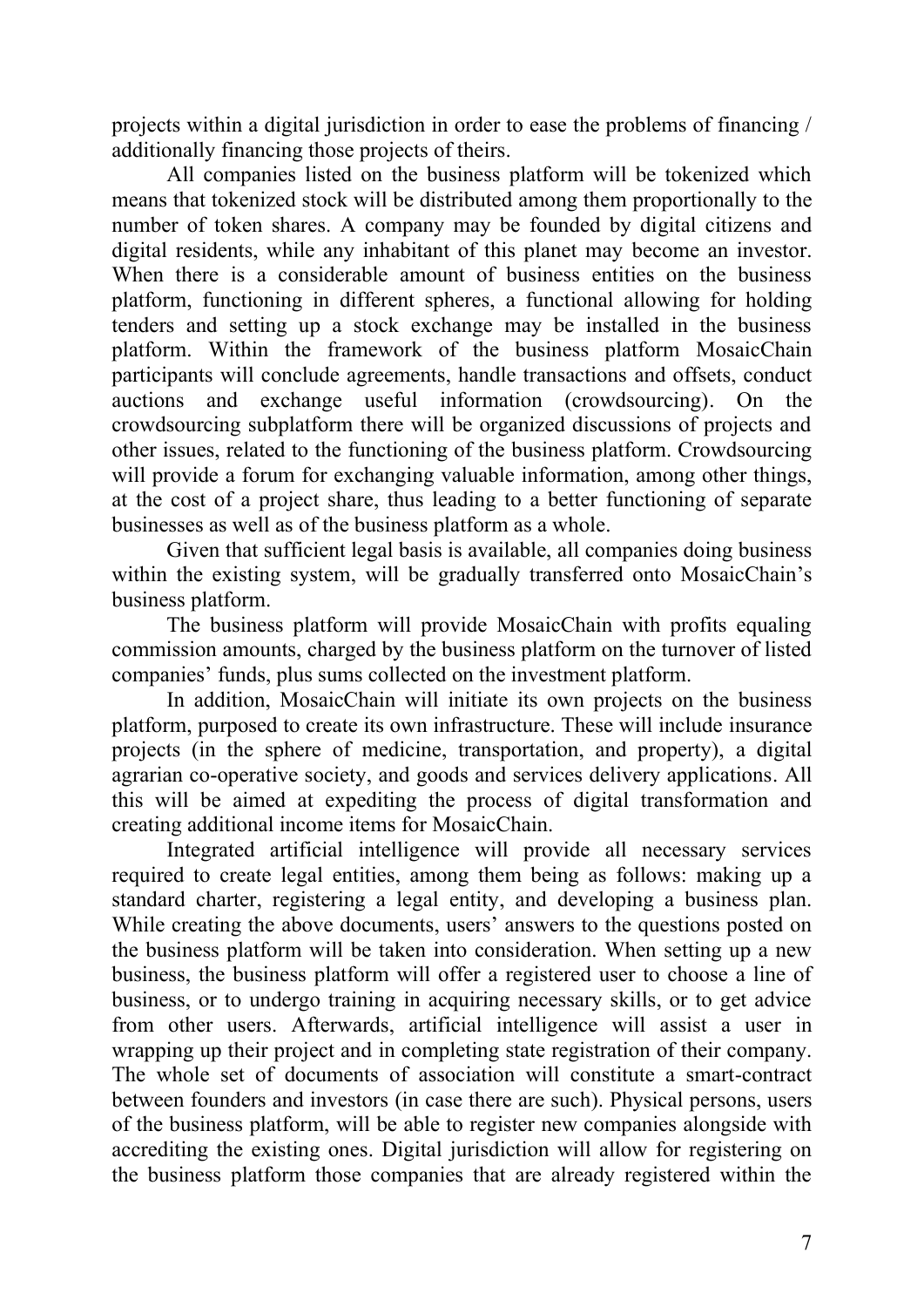boundaries of the physical territory of a jurisdiction as well as companies from other countries.

To attract investments the blockchain technology will be used, with the whole process based on crowdinvestment. For a stake of 100 per cent of each legal entity there will be issued an appropriate quantity of token shares of a certain par value, which quantity will be defined by founders. Founders may choose to either keep the token shares in question in their possession or to put them up for public sale. During such sales tokens will be offered to an unlimited or a limited number of persons at the will of the project founders. As it appears, there may be different types of investments within the business platform, which may be as follows:

- Own financing
- Financial investments made by physical persons from any part of the world and by legal entities being residents of digital jurisdiction
- Property investments
- Investments in the form of intellectual and/or labour contribution
- MosaicChain own investments
- Mortgage-backed purchase of tokens, and
- Mixed forms of investment

There will be a variety of company tokens; they will include token shares, token bonds, commodity tokens, utility tokens, etc.

It is suggested that special taxation regulations should be introduced within the business platform. The idea is that by lowering taxes in parallel with introducing reliable methods of their collection, the volume of tax revenues will be increased.

#### **Development and instruction**

<span id="page-7-0"></span>The development platform will be a crowdfunding platform on which digital citizens will place their own charitable and ecological projects and will also apply for the satisfaction of their own needs (medical treatment, enrollment at university, etc.). People from all over the world will be able to contribute funds convertible into crowdfunding tokens with coded target use. Besides financial backing, the development platform will enable one to get advice and moral support, which then will be evaluated by a receiver. Based on such evaluations, everyone who has rendered such kind of assistance will be given bonus points, further converted into tokens of different types.

Within the development platform, socially beneficial activities will also be stimulated. A digital citizen rendering gratuitous assistance to the needy, or going in for sports, or contributing to the development of nature and ecology, may ask the community for assistance in starting their own crowdfunding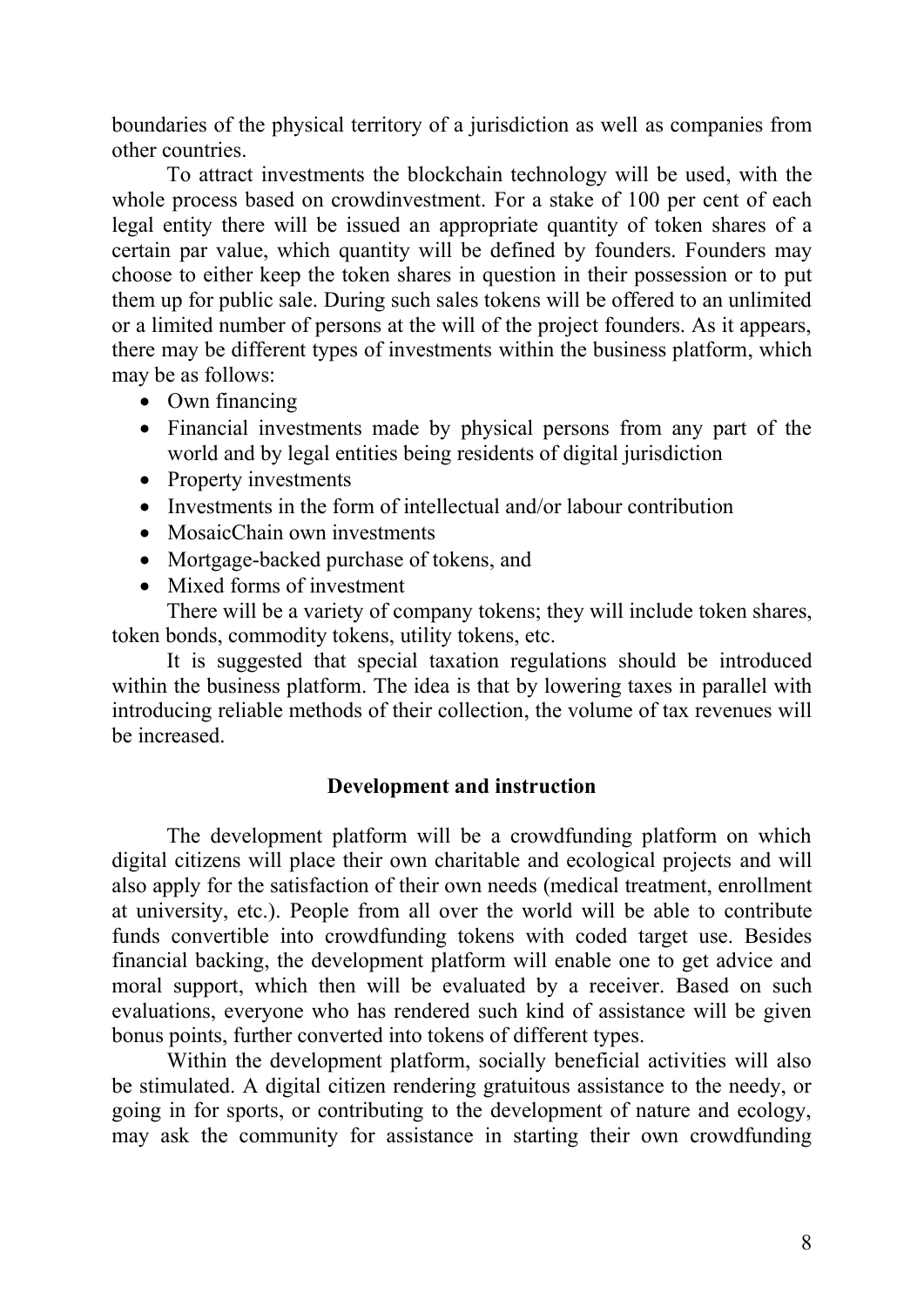company. This kind of company may be started by a digital citizen in favour of any other digital citizen, carrying out similar activities.

The interest charged on crowdfunding operations on the development platform will be of a minimal size. The collected funds will be used to support charitable projects outlined in the Blue Book.

Each and every digital citizen will have an opportunity to study at specialized courses. Before deciding on which course to apply for, one will be able to take a free test for proneness to some spheres. If passed, tests however do not oblige one to study a certain course, though they enable one to make an informed choice and serve as a ground for receiving benefits when purchasing courses. Based on tests, an individual course programme may be drawn up for one by artificial intelligence. One may take an indefinite number of tests during their life.

All specialized courses will be provided on a reimbursable basis. However, there will be envisaged lots of options, allowing for purchasing such courses without own financial investments. Digital companies and MosaicChain will raffle off educational grants for most talented people. Granting companies may either instruct a person for their own needs with their further tenuring or get commission benefits on the business platform. Anyone may launch their fund-raising campaigns for training on the development platform. Such campaigns will rank in priority to other campaigns in visualized presentation on a web-based version or on an application. Besides, operating in a competitive environment, some courses striving to include in their alumni portfolios most prominent people and simultaneously raise customer loyalty, will offer free and half-paid options.

MosaicChain will also promote the creation of special investment crowdfunds (educational funds) which will not invest directly in a project; instead, they will invest in training a future team. People will be picked up on a determined basis, they will be tested for proneness to different types of work and compatibility with each other. When the team composition is finally approved, each team member will undergo training in their specialism, participating alongside in seminars and workshops. As a result, there will appear a made startup, further placed on the business platform to attract investments. Each team member and the educational fund, too, will hold shares in the said company.

There will be a wide range of courses on the educational platform. Any instructor engaged in trade will be able to place their courses on this platform, which will verify these courses employing artificial intelligence. Within the verification process course programs will be analyzed, instructors' curricula vitae and certificates will be checked up. The verification process over, courses will be rated in accordance with the 100-point scale. Those courses whose rating will make less than 30 per cent, will be removed. Courses that will stay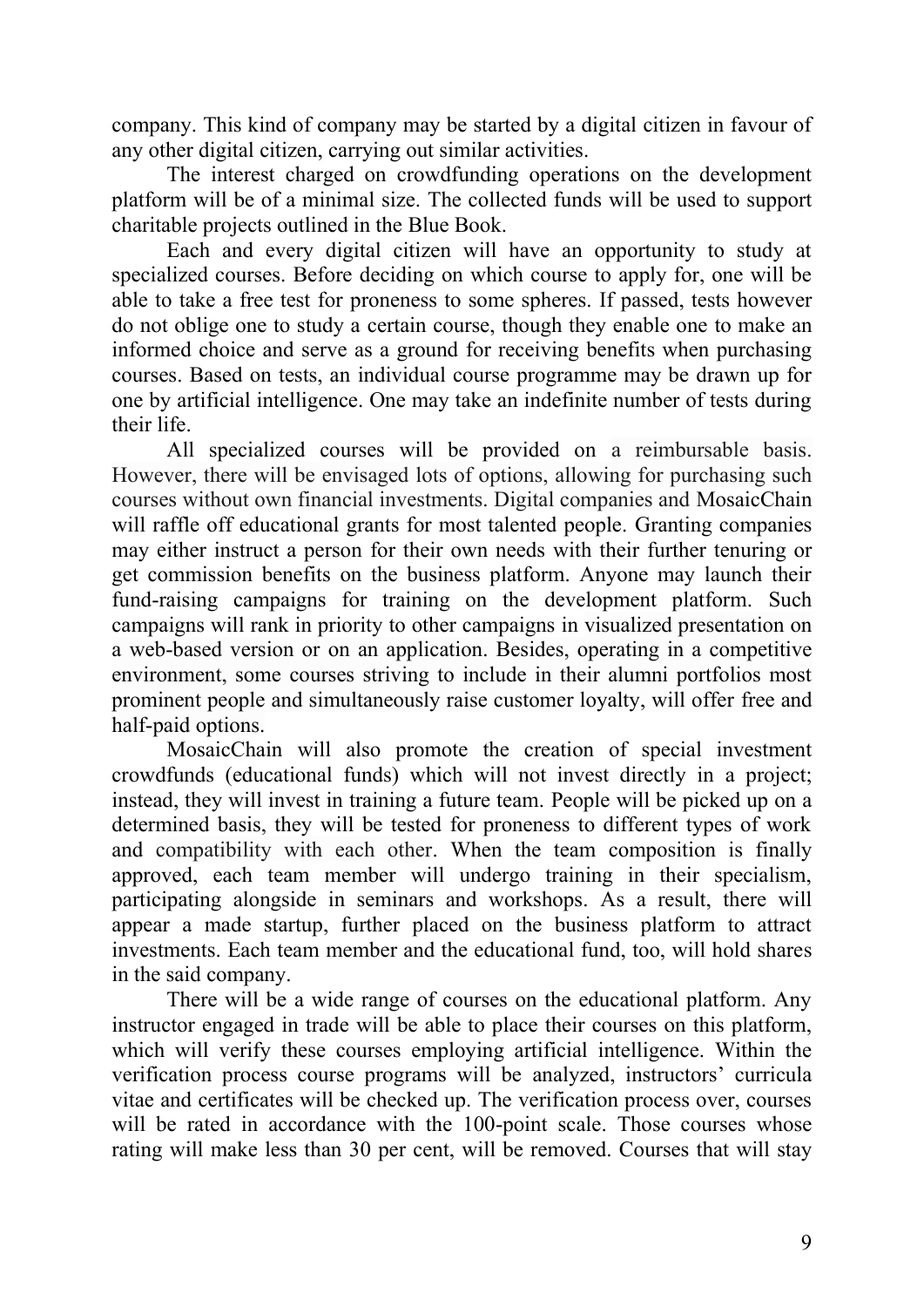within the system may either raise or lower their rating, depending on recalls and successes of their trainees.

## **Comparative analysis**

<span id="page-9-0"></span>At the present time there is no analogue to MosaicChain for the reason that in all other similar products only half of the needed functional has been implemented so far.

The concept of e-residency is accepted in Estonia, Azerbaijan and Lithuania. Lithuania will not do for comparative analysis, as there e-residency will start functioning from 2022. In Estonia e-residency is used by foreign residents to remotely register businesses.

Unlike MosaicChain e-residency in Estonia allows only for registering a company, purchasing certain services, signing documents, furnishing reporting documents, and choosing service providers (bookkeeping, legal services, and banking). In other words, functionally e-residency in Estonia may be compared only with a unit of the business platform. Besides, the Estonian version does not contain a functional to attract investments and the level of automation of business support activities is not sufficiently high (which means that human factor is not entirely excluded). One may mention various private projects (for example, Хolo), that are aimed at automating subsequent business activities, but they mainly embrace freelancers and microbusiness.

In Azerbaijan e-residency is implemented as a mobile residency project, making it possible for Azerbaijanian residents to receive up to 600 government services in a simplified format requiring no additional papers. This, however, is only part of the functions implemented in MosaicChain.

In a certain sense the business platform of MosaicChain bears a similarity to a technological park or a free economic zone that nowadays are often created and become embedded in developing countries. The major differences are as follows:

| Classic technological park, FEZ                                      | <b>MosaicChain</b>                |  |
|----------------------------------------------------------------------|-----------------------------------|--|
| Sometimes has an extraterritorial An extraterritorial dimension      |                                   |  |
| dimension, though within the functioning all over the world          |                                   |  |
| boundaries of a certain jurisdiction                                 |                                   |  |
| Narrow target audience – restrictions                                | Residents may engage in any legal |  |
| by type of activity for residents                                    | activity                          |  |
| In the majority of technological parks   No admission criteria exist |                                   |  |
| and FEZs compliance with criteria                                    |                                   |  |
| and/or written business plans is                                     |                                   |  |
| required for getting the status of a                                 |                                   |  |
| resident                                                             |                                   |  |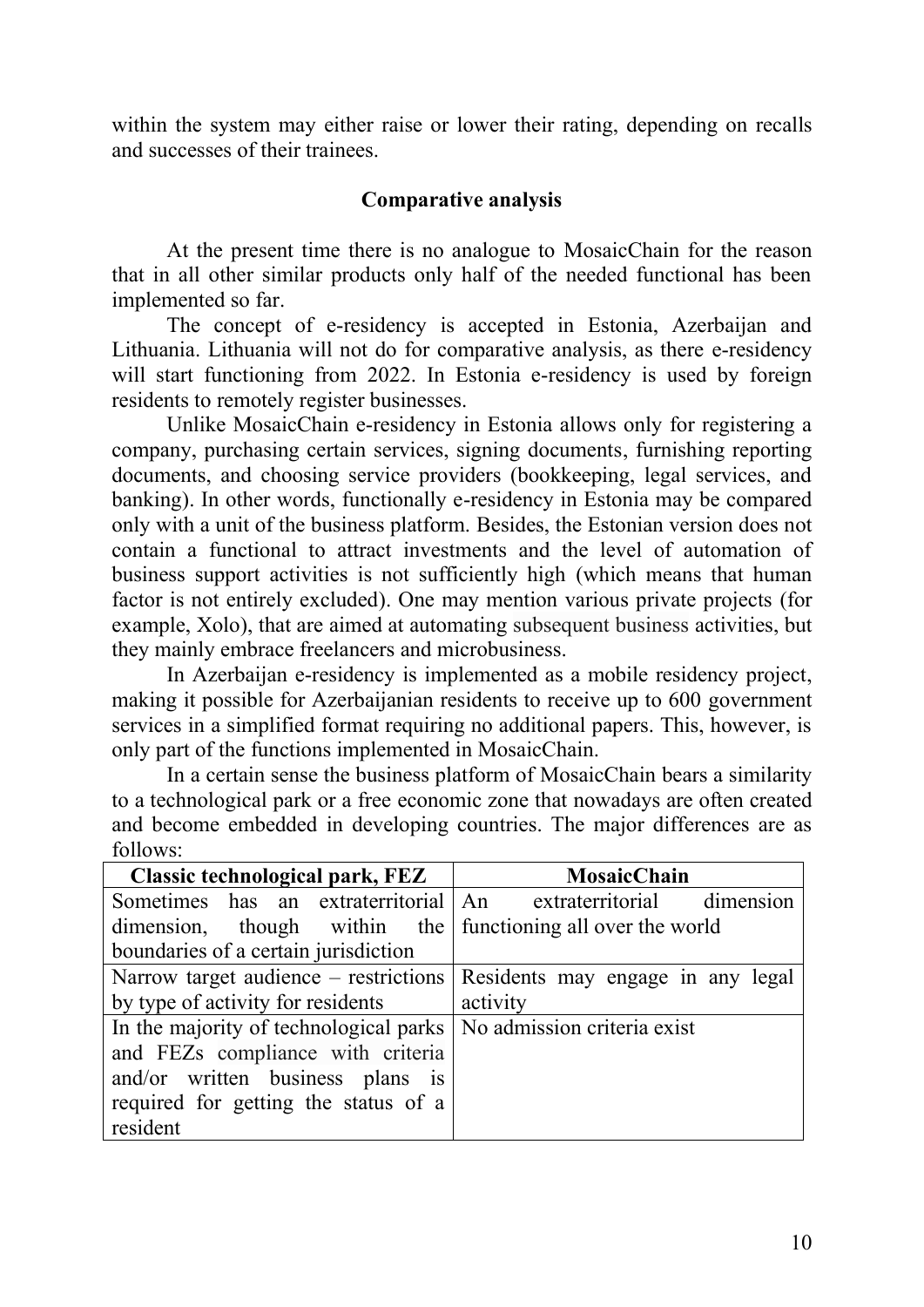The investment functional of the business platform is similar to crowdfunding and ICO; the development platform may be compared with crowdfunding. However, MosaicChain is more reliable due to the fact that after investments/donations have been collected, an investment project will be still in operation on the business platform, and this iteratively reduces the risk of scam.

There is no point in comparing MosaicChain with different products intended for document circulation, legal bases, platforms for freelancers, etc., as they cover MosaicChain's functional pointwise.

Speaking about the main distinguishing features of MosaicChain, which make it different from any other currently existing products, one should mention as follows:

- Simultaneous digitalization of several areas in a [coordinated](https://wooordhunt.ru/word/coordinated) [fashion](https://wooordhunt.ru/word/fashion)
- Absence of boundaries, and
- Availability of a [guaranteed](https://wooordhunt.ru/word/guaranteed) [income](https://wooordhunt.ru/word/income) scheme.

#### **Investments**

<span id="page-10-0"></span>By now about 2 million US dollars have been invested in the project. As a result,

- Research has been conducted and consultations with experts have been held
- The technical development of the business platform has been finished by 70 per cent, and
- The service company's token has been designed. To fully implement the project the following funds are required:

| <b>Expense item</b>                | <b>Investment sums in</b> |
|------------------------------------|---------------------------|
|                                    | <b>US dollars</b>         |
| Business platform                  | 1,000,000                 |
| Voting platform                    | 500,000                   |
| Development platform               | 2,000,000                 |
| Instruction platform               | 500,000                   |
| Marketing promotion of the project | 2,000,000                 |
| Legal backing of the project       | 500,000                   |
| Other accompanying expenses        | 250,000                   |
| <b>Total</b>                       | 6,750,000                 |

These figures are approximate; they have been calculated based on team man-hours and the number of specialists required (at average market prices). A specific financial investment plan will be worked out after an agreement with a state-partner covering the latter's functional-related demands has been signed.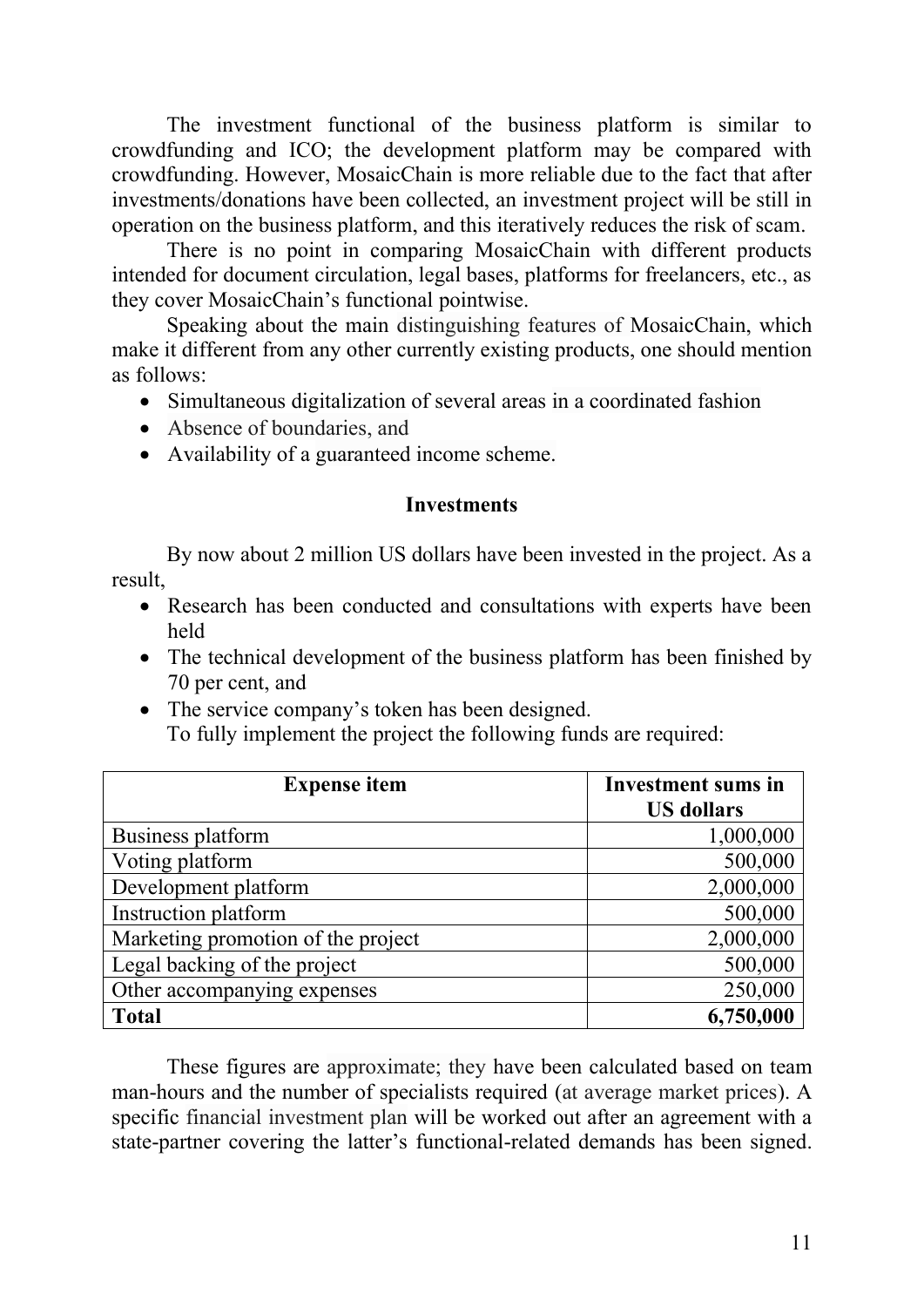The above sums will be necessary to create workable units. Any further project development financing will be effected at the expense of profit.

It should be noted that the project is planned to be implemented at the expense of investment funds, so a state-partner's budgetary means will not be liable to project investment.

#### **Profits of MosaicChain**

How will MosaicChain's profits be generated?

<span id="page-11-0"></span>MosaicChain's profits generated through the functioning of the business platform will be distributed as follows:

- 25 per cent to be allocated for MosaicChain's maintenance and development
- 25 per cent to be contributed to the innovation fund which will be financing own and other projects, and projects on the development platform, and
- 50 per cent to be distributed among holders of personal token shares, including the Promotion Fund.

The cost of token shares will be formed based on MosaicChain's level of capitalization, the number of digital citizens and MosaicChain's level of sophistication (availability of necessary services).

It is envisaged that MosaicChain's business platform will attract annually around 6 per cent of the global venture capital investments, i.e., approximately 24 milliard US dollars (for comparison: the total volume of global venture capital investments in 2017 made 175 milliard US dollars; in 2018 – 255 milliard US dollars; in 2019 – 281,6 milliard US dollars; in 2020 – 300,5 milliard US dollars). Assuming that the amount of commission fees from each transaction equals 1 per cent, in this particular case the average sum will make at least 80 million US dollars per year.

#### **Legal model**

<span id="page-11-1"></span>The service company is the company MosaicChain OÜ, registered in Estonia; the registration number is 16323136. The company in question elaborates the whole project on its own account; it also maintains and develops it.

25% of the project's profit will go to MosaicChain OÜ. Within the framework of this budget, the project will be updated and serviced, and the rest will be distributed between the founders and private investors of the company.

The main tokens of the project will be coins issued on Ricardian smart contracts on a single platform. SkeinCurrency is a coin with its own blockchain. It will act as a separate investment tool. The funds collected during the offering of this token will be used for the development of the project.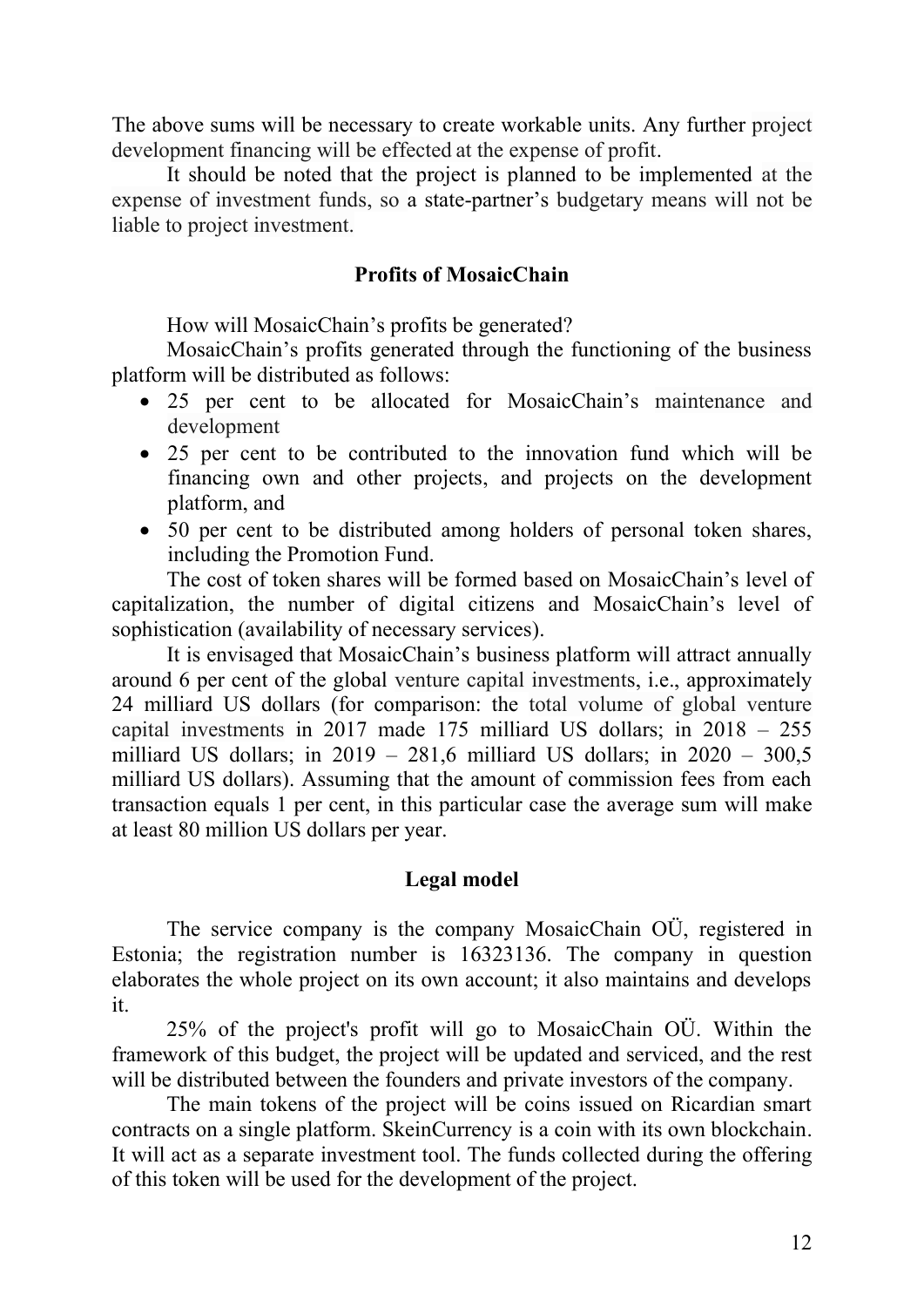SkeinCurrency will be listed on the MosaicChain business platform, as well as on leading crypto exchanges, which will allow it to be speculative. SkeinCurrency has a limited supply of 21 million coins. In addition, SkeinCurrency holders will be granted digital residency, digital citizenship in a simplified manner.

## **Roadmap**

## <span id="page-12-0"></span>1. Choice of jurisdiction

Choosing a state within the bounds of which a digital jurisdiction to be created. In order not to additionally seek international recognition, it is recommended that a UN member state be chosen. It is also necessary to adhere to the following criteria: a small territory and/or population; lack of negative reputational references on the international arena; [observance](https://wooordhunt.ru/word/observance) of [human](https://wooordhunt.ru/word/human) [rights;](https://wooordhunt.ru/word/rights) and complete or relative democracy. Withdrawn from the list should be those countries which are stated to be offshore countries by the European Union and which are considered to be highly risky according to FATF classification.

A letter describing the project should be sent out and a meeting should be appointed.

According to research done a number of countries are claimed to be priority states, among them being as follows: Cabo Verde, Costa Rica, the Marshall Islands, Tonga, the Federal States of Micronesia, Nauru, Kiribati, Sao Tome and Principe, Iceland, Suriname, Guyana. and East Tumor.

#### 2. Concluding an agreement

Upon achieving consensus, an agreement among a national government, investors and founders will be signed entailing the launch of the project.

#### 3. Issuance of token shares

Initially, a basic supraplatform will be created and personal token shares will be issued. Part of the token shares will be distributed among investors, founders and nationals as is envisaged by a Ricardian smart-contract; another part of the token shares will be put up for public sale at a low cost to encourage the arrival of digital citizens.

#### 4. Development of the business platform